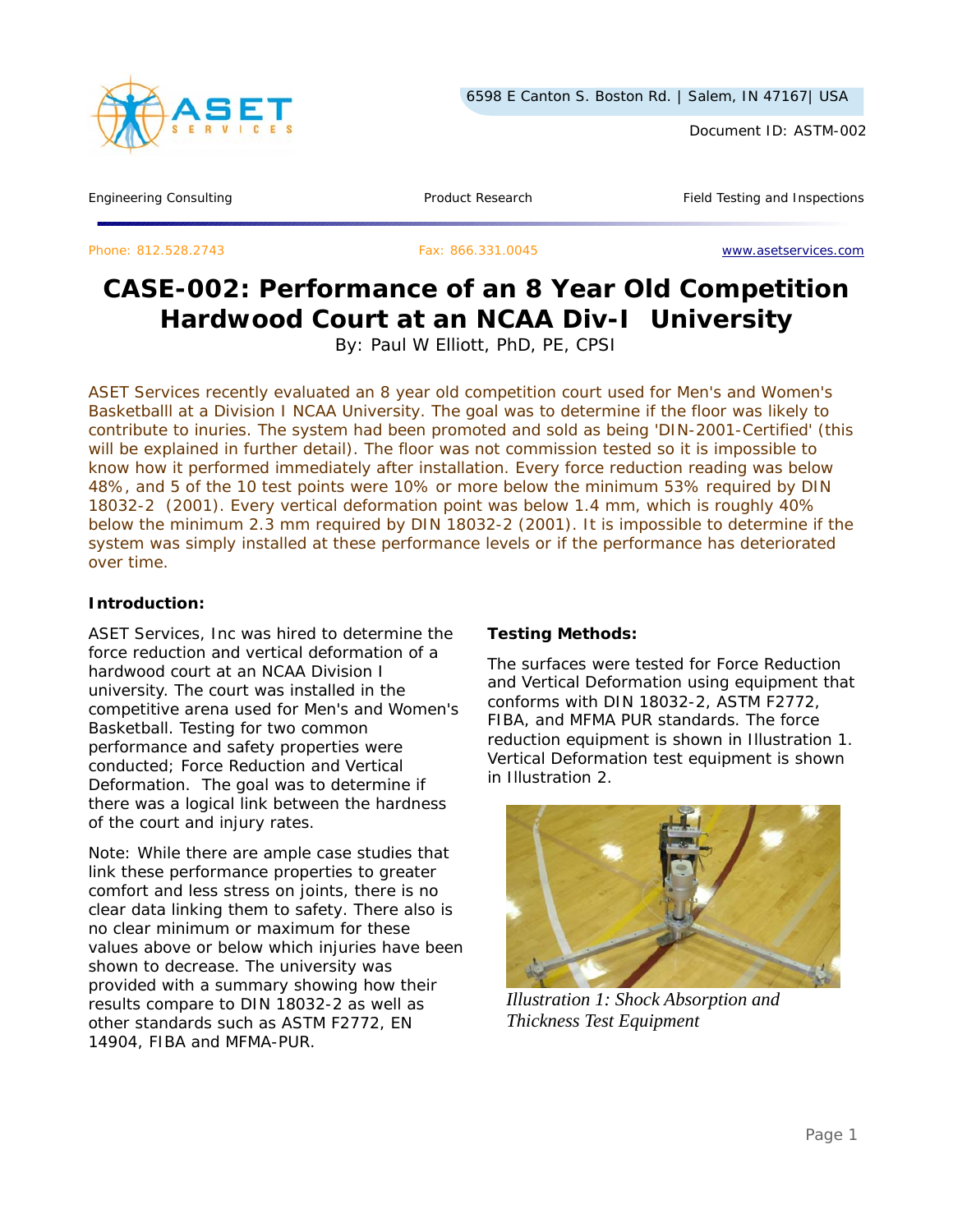

Engineering Consulting Testing According Product Research Field Testing and Inspections

Detailed articles on the equipment and methods used can be found at ASET Services' Online Library, in the 'Educational White Papers' Section (http://asetservices.com/library/asetpublications/).



*Illustration 2: Vertical Deformation Test Equipment*

# **Determining the Original Performance:**

ASET spoke with representatives from the school and they were able to identify the system name and manufacturer. They were also able to confirm that the system had been specified as a DIN-2001-Certified. They were unable to locate an original specification to see if performance levels even more stringent than DIN 18032-2 (2001) were specified. Based on this information, and based on the product information available online the original installation should have conformed to the following:

- Minimum Force Reduction: 53%
- Minimum Vertical Deformation: 2.3 mm
- Minimum values applied at every test point.
- Force Reduction Uniformity: +/- 5% from average
- Vert Deformation Uniformity: No Limit

## **Results:**

#### Force Reduction (Shock Absorption)

The following illustration contains the Force Reduction readings recorded from 10 test points. None of the points met the 2001 DIN minimum force reduction requirement (53%). Four of the 10 points were 10% or more below the minimum level required by this standard. The lowest reading was 42%.



*Illustration 3: Shock Absorption by Test Point*

# Vertical Deformation

The following illustration contains the Vertical Deformation readings recorded from the 5 test points. None of the points achieved the minimum vertical deformation requirement (2.3 mm). The minimum Vertical Deformation recorded was 1.2 mm.



*Illustration 4: Thickness Readings by Test Point*